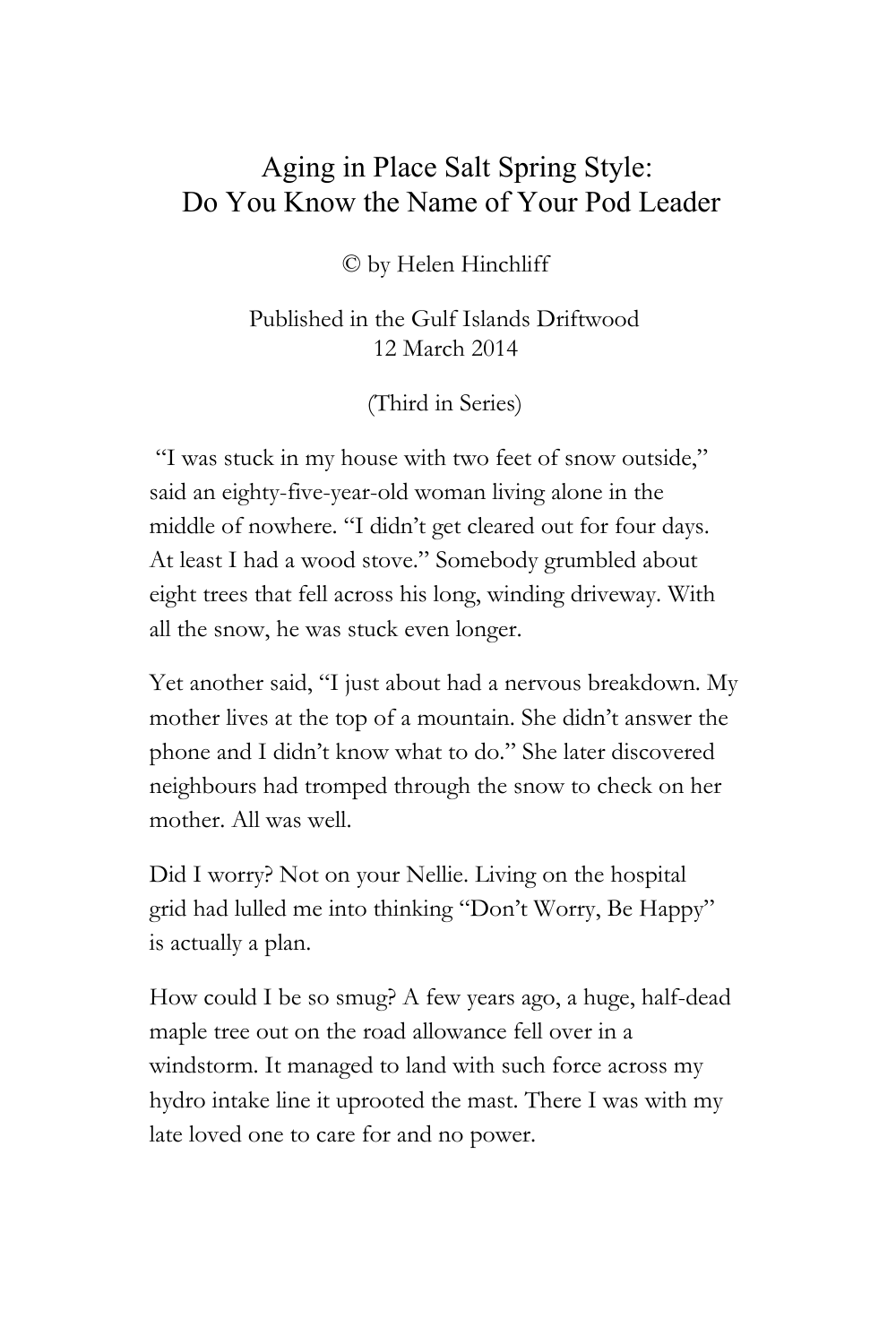"Oh well," I thought, "I'll phone for help." No dice. That's when I discovered the futility of relying on portable phones. They don't work when there's no power. I needed either a cell phone or an old-fashioned phone that plugs into a telephone outlet.

I couldn't leave my loved one alone, so together we headed out in the storm to find a neighbour whose telephone worked. Hydro said they'd turn off the power to our house, but then I was on my own. I'd have to hire a tree faller to clear out the tree and then I'd have to find an electrician to reinstall the mast. After that, they'd hook us up but maybe not for a long time. The windstorm was still ongoing.

Gordon Lee, The Tree Guy, lives around the corner and came to our rescue in fairly short order. It was a major job to retrieve the power lines from the branches, but he did it. Late in the afternoon, Pete Schure made sure my mast was replaced. At nightfall, we dined on cold tuna fish by candle light and then went to bed. Around midnight, Hydro reconnected us.

We were lucky. It could have been worse. After our February storm, a friend told me her power went out Sunday morning and she had neither heat nor water for the next two days. "It was so cold in my place," she told me, "I could see my breath." She had two feet of snow outside with no place to go and no way to get there except on foot. She toughed it out at home, alone, and prolonged exposure led to a breakdown in her health requiring two new medications.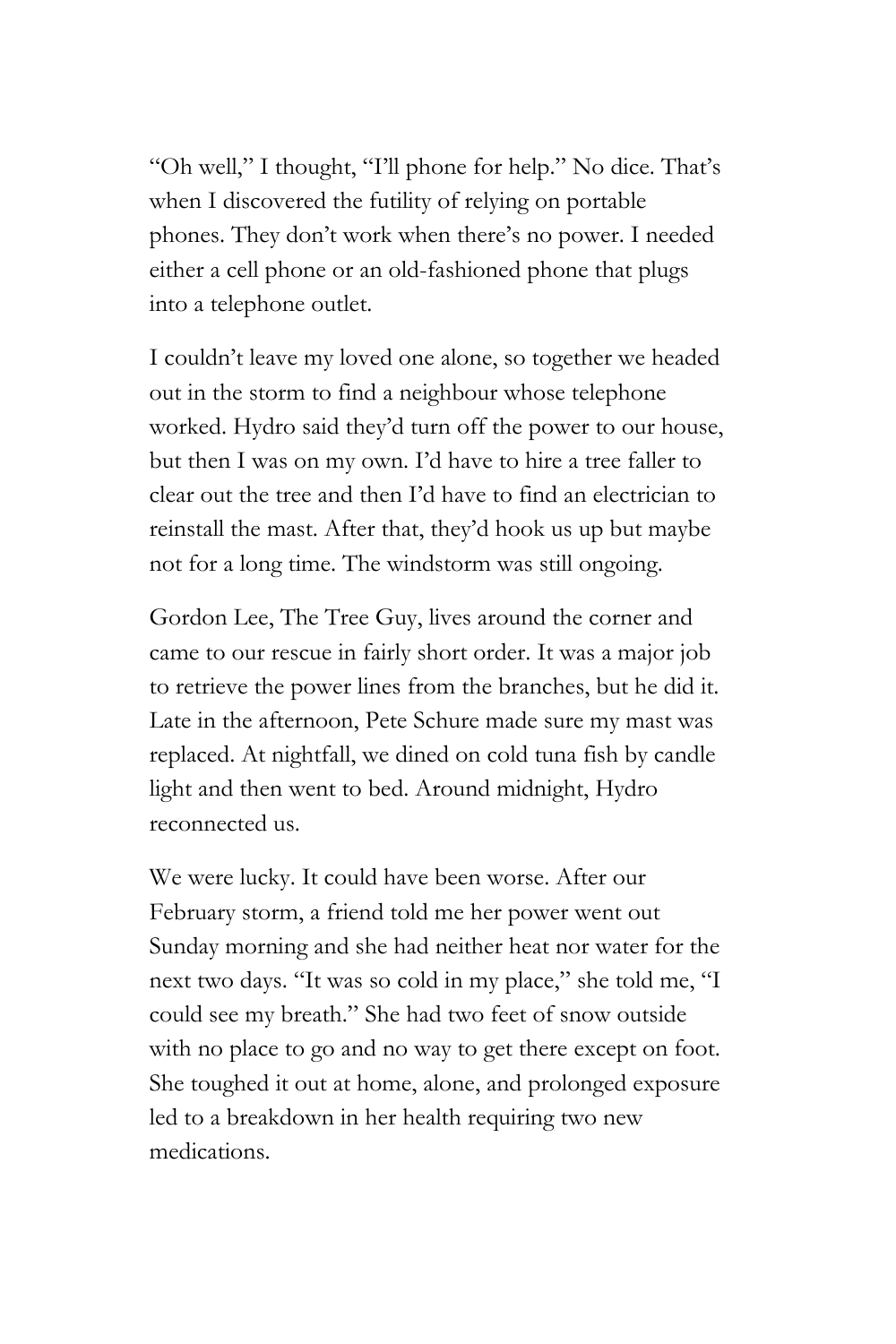So what do we do when we need help in a storm? Some of us were trading stories a week or two ago and pod leaders became a topic of conversation. "Pod leader?" I asked. "What's a pod leader?"

I was told Salt Spring Island is divided into fifty-two pods organized out of the Salt Spring Island Emergency Operations Centre (250-537-1220). We're supposed to check in with our leader and report our status. Our leader's supposed to check on us if we don't. If we need help, our leader can help arrange for this to happen. So who's my pod leader?

## Duh!

To prove I'm not the only ignoramus on this island, I conducted an unscientific survey. Whenever a group of friends started discussing how they fared during the recent snowfall, I'd ask, "Who's your pod leader?"

About forty percent knew. I was impressed.

What about the rest of us? About 30 pods are fully functioning while 12 pods are in some form of organization and ten pods don't have leaders yet. My neighbourhood is in that category. I was asked to volunteer, but I'd be no good. I'm wearing a wide variety of hats already.

Maybe *you* have some free time and can lend a helpful hand. If you'd like to volunteer, send an e-mail to the Salt Spring Island Emergency Program - [ssiepc@crd.bc.ca.](mailto:ssiepc@crd.bc.ca)